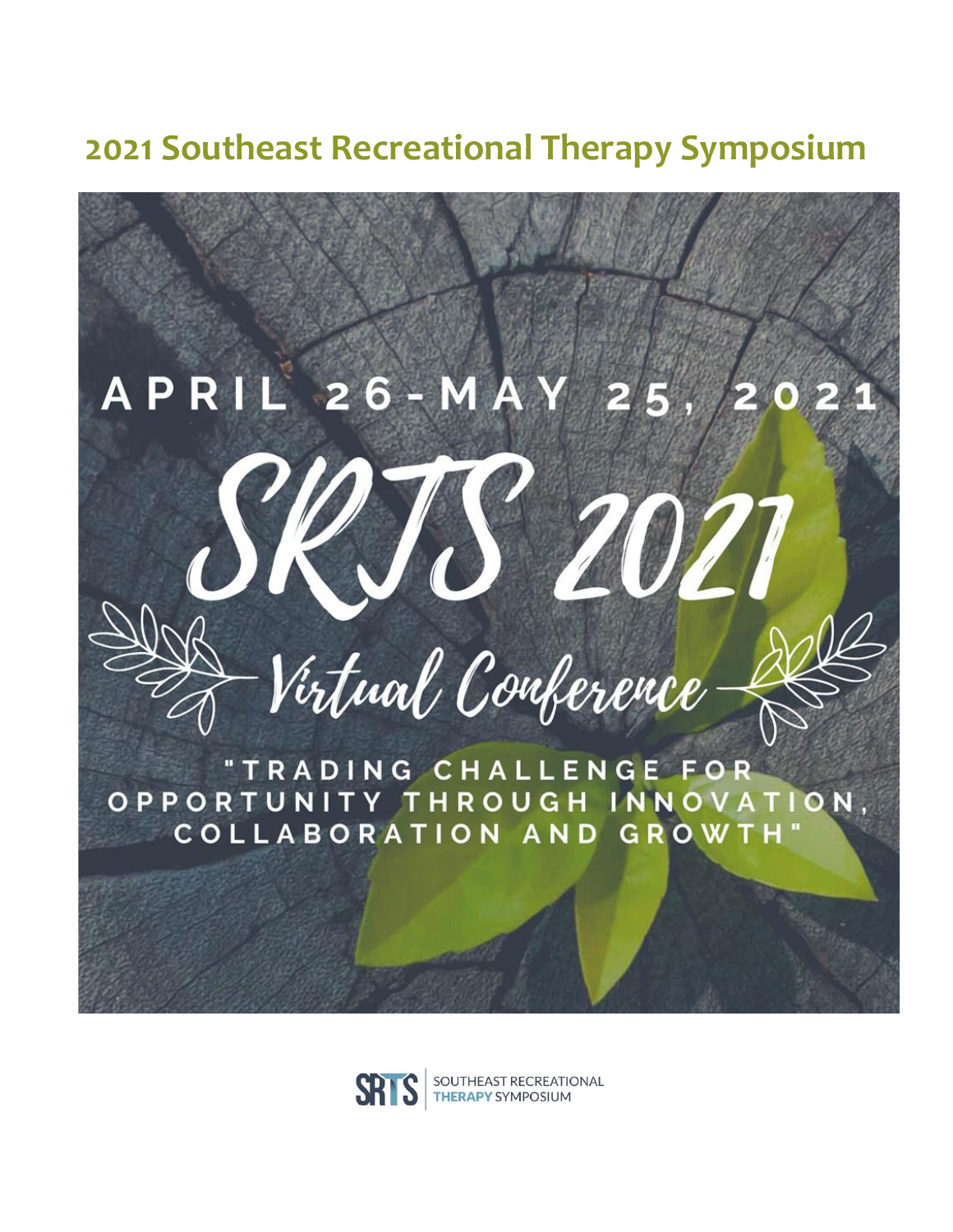# **"Trading Challenge for Opportunity Through Innovation, Collaboration and Growth"**

**Welcome to the Southeast Recreational Therapy Symposium. This year our conference is being held virtually and allows you the freedom to view sessions, learn new skills and gain valuable CEU's based on your schedule, as the sessions are prerecorded and available on-demand for you to access between April 26 and May 25, 2021.** 

**Whova is the platform that will used for this year's virtual symposium. Once registered you can download the Whova app to your smart device or access the website from your computer.**

**Professional registration includes CEU fees. For Continuing Education Units (CEU's), you will submit a midterm session identification code at the end of each session**  through the session evaluation. You can earn up to 2.2 CEU's.

*All Sessions Have Been Approved for CEU's by ATRA – 4/12/21*

## **April 26th Live Opening Session and Keynote 6:30 pm—8:30 pm**

**"Empowering Recreational Therapists" Dr. Brent Wolfe, CTRS, FDRT**

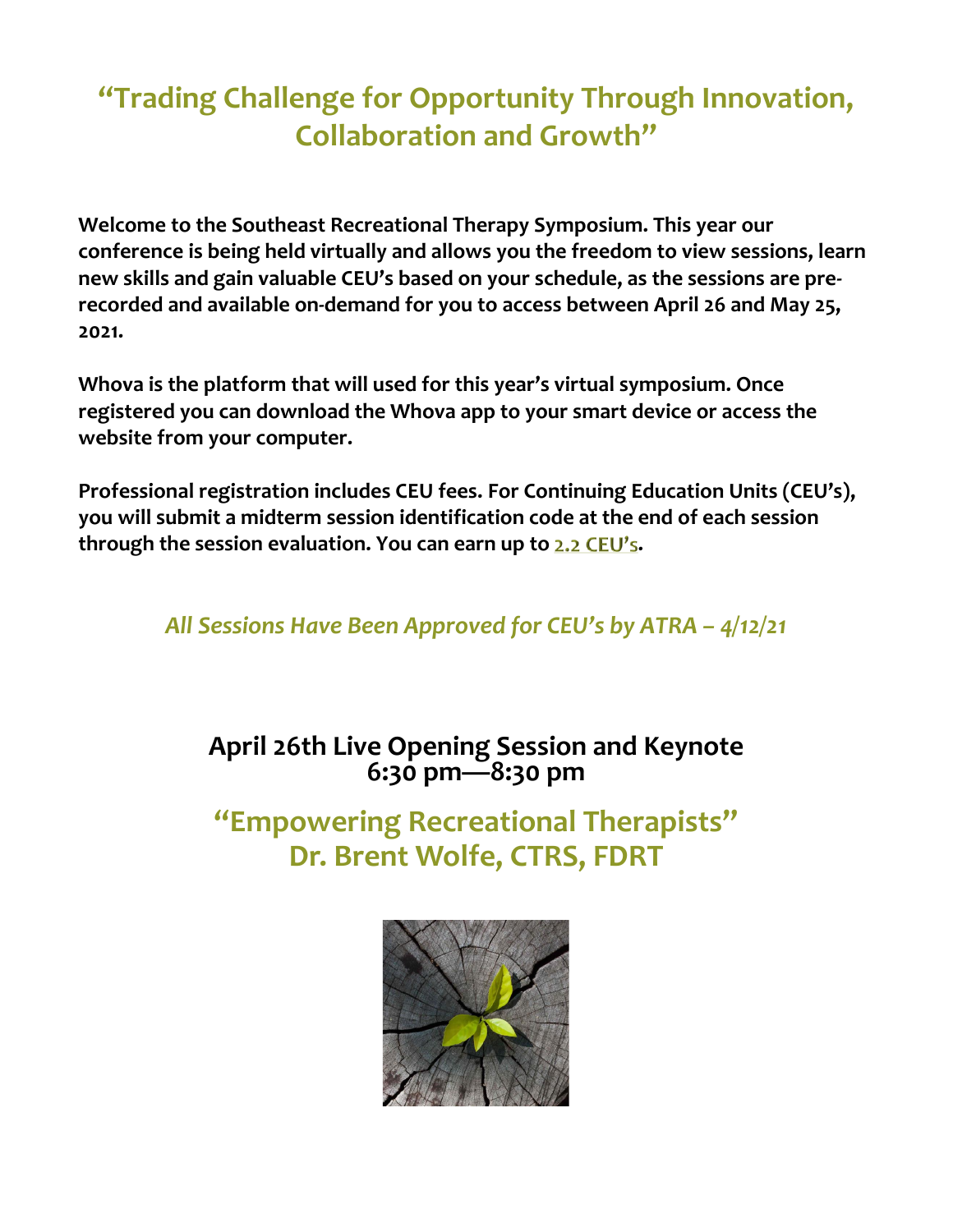#### **Session #1: ATRA – Empowering Recreational Therapists (60 minutes) Brent D. Wolfe PhD, CTRS, FDRT**

Advancement of the Profession: Within the profession of Recreational Therapy, the American Therapeutic Recreation Association is the only professional organization supporting the issues pertinent to ALL Recreational Therapists. This session will describe current trends within the field of Recreational Therapy and how ATRA is uniquely positioned to aid Recreational Therapists as they encounter and wrestle with these different professional issues. Particular attention will be given to current trends and issues relevant to Recreational Therapy and how Recreational Therapists can be on the cutting edge of advancing the profession. Finally, this session will highlight several reasons how all Recreational Therapists benefit when we all support a single mission in the advancement of our profession, and how individuals can get involved and make a difference.

#### **Learning Outcomes**

Upon completion of this session, the participant will be able to:

- a. Verbally identify at least three of the current trends within the field of Recreational Therapy.
- b. Verbally identify the mission and vision of ATRA.
- c. Verbally identify one reason why they should join ATRA

#### **Session #2: The Role of Recreational Therapists in Promoting Community Participation among Transition-aged Youth with Intellectual and Developmental Disabilities (90 minutes) Tania Santiago Perez, MS CTRS Brandi M. Crowe PhD, LRT/CTRS**

According to the World Health Organization, community participation is an important indicator of health and quality of life. One client population that needs support to achieve successful community participation are individuals with intellectual and developmental disabilities (IDD) transitioning from adolescence to adulthood. Transition-aged youth (TAY) with IDD experience challenges with community participation as they age and transition from school to community life. Recreational therapy is positioned to support successful community participation among TAY with IDD. In this session, participants will be introduced to the evidence on recreational therapist-led programs and interventions aimed at improving community participation among TAY with IDD. Barriers, facilitators, and current best practices related to community participation for TAY with IDD will be discussed. Participants will gain insight into how recreational therapists can plan and implement community participation programs for TAY with IDD using the APIE-D process. Job Analysis Areas: • Assessment Process (Selections and Implementation of Assessment or Assessment Domains) • Documentation (Individualized Intervention Plan or Discharge/ Transition Plan) • Implementation (Selection of Programs or Modalities and/or Interventions).

#### **Learning Outcomes**

- a. Identify two barriers to community participation among transition-aged youth with intellectual and developmental disabilities that should be considered when designing recreational therapy community participation programs for this client population
- b. Identify two facilitators of community participation among transition-aged youth with intellectual and developmental disabilities that should be considered when designing recreational therapy community participation programs for this client population.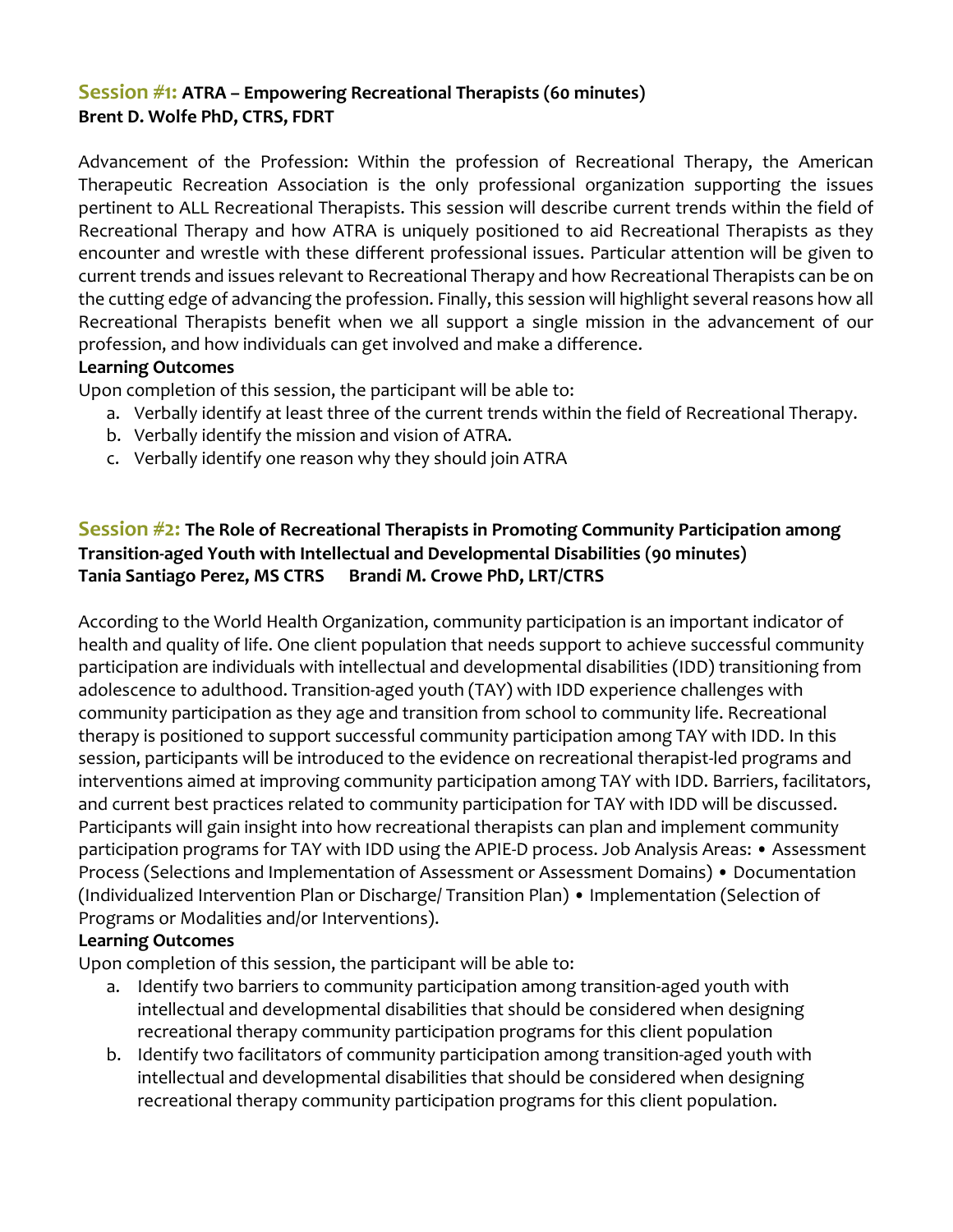- c. Identify two evidence-based programs or interventions led by recreational therapists that can be implemented to improve community participation among TAY with IDD.
- d. Identify at least one consideration for each step of the APIE-D process when designing recreational therapy community participation programs for transition-aged youth with intellectual and developmental disabilities.

#### **Session #3: Addressing Spirituality in the Recreational Therapy Treatment Process (90 minutes) Kaitlyn Powalie MS, CTRS**

Models are a part of recreational therapists' foundational knowledge and guide the practice of recreational therapy. Most recent models include spirituality as a domain of health and well-being, yet we see very little discussion in the literature on how to address spirituality with patients/clients. The content of this session addresses the use of spirituality throughout the whole treatment process. This session will offer suggestions on how recreational therapists are currently perceiving and incorporating spirituality into practice, as well as offer some suggestions for how to address spirituality with patients/clients without crossing professional boundaries.

#### **Learning Outcomes**

Upon completion of this session, the participant will be able to:

- a. Demonstrate an understanding of the role of spirituality in RT patient/client care.
- b. Identify at least three modalities for addressing spirituality in RT.
- **c.** Identify the difference between spirituality and religion, and how their differences influence the role of spirituality as a RT modality

#### **Session #4: Maximizing Digital Access in Recreational Therapy (90 minutes) Marsha Schwanke MS, CTRS**

Ensuring access to Recreational Therapy programs, research, and media (online and print) is integral for service delivery and effective communication. However, "missing pieces" often prevent equal access and limit equal opportunity to the Web for people with disabilities. Discover the basic "corners" of digital access. Explore the "edges" in the web experience of people with disabilities. Develop awareness of tools and tips to integrate when building, documenting, and sharing "content" on your RT programs and materials. Be part of the solution to maximize access for a diverse audience, the community, and RT by identifying the basic concepts, outlining best practices, and describing practical resources that help you promote digital access in APIE, RT Foundational Knowledge, and the Advancement of the RT Profession.

#### **Learning Outcomes**

- a. Identify at least three basic concepts to integrate digital access in the practice and service delivery of Recreational Therapy.
- b. Outline three common barriers to digital access for people with disabilities in the practice and service delivery of Recreational Therapy.
- c. Describe two tools or methods to evaluate digital access in in the practice and service delivery of Recreational Therapy.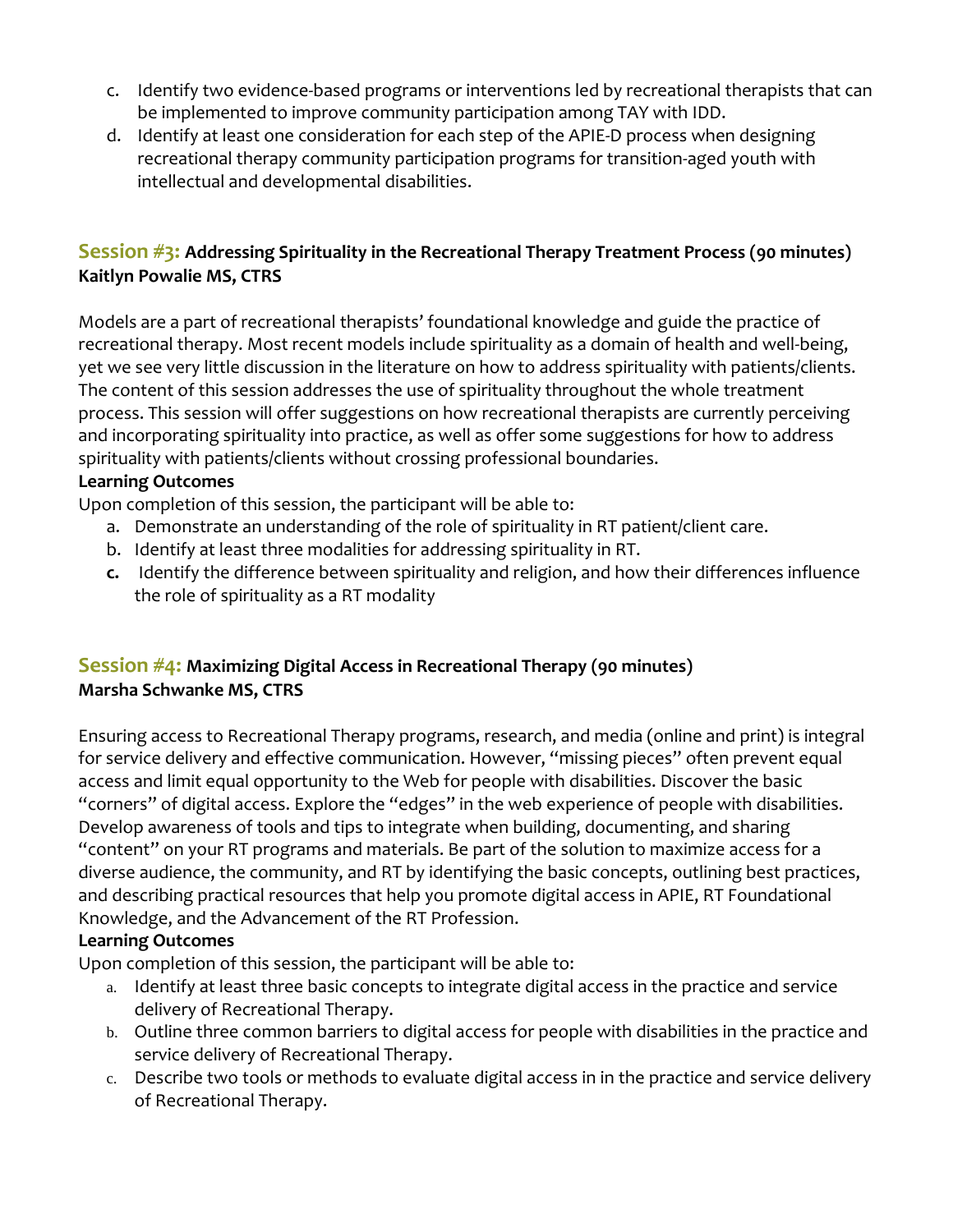#### **Session #5: Yoga for Adults with Intellectual and Developmental Disabilities: Evidence-based Lessons and Techniques for Recreational Therapists (90 minutes)**

**Brandi Crowe PhD, LRT/CTRS, Marieke Van Puymbroeck PhD, CTRS, FDRT, Kaitlin Mueller MS, CTRS**

Evidence-based techniques related to planning and implementing yoga for adults with intellectual and developmental disabilities (IDD) will be addressed. Solutions for challenges associated with assessing and evaluating functional outcomes among adults with IDD will also be discussed. Information shared during this session could be transferable to recreational therapists who provide yoga (or are interested in providing yoga) as part of recreational therapy services for individuals with IDD in various settings.

#### **Learning Outcomes**

Upon completion of this session, the participant will be able to:

- a. Verbally identify two strategies a recreational therapist can use to facilitate an autonomysupportive environment during yoga.
- b. Verbally identify two strategies a recreational therapist could use to manage participants' selfstimming, overstimulation, or disruptive behaviors during yoga.
- c. Verbally identify two standardized assessments recommended for recreational therapists to use when evaluating adults with intellectual and developmental disabilities' physical functioning.

#### **Session #6: Use of teambuilding skills as a Recreational Therapy intervention to foster connections and deeper discussions in a mental health setting. (90 minutes) Kayla Craft LRT/CTRS Ruby Sims LRT/CTRS**

Teambuilding brings people together in a fun manner that encourages collaboration and team work. This session will introduce participants to various teambuilding skill related activities to use as a Recreational Therapy intervention in a mental health setting. This session will educate participants on the importance of teambuilding skill related interventions and protocols that focus on improving patient's communication skills, problem solving skills, and decision-making skills.

#### **Learning Outcomes**

Upon completion of this session, the participant will be able to:

- a. identify three ways that teambuilding can be an effective form of recreational therapy treatment in a mental health setting.
- b. list two measurable goals for patients in a teambuilding group to use in recreational therapy interventions.
- c. identify three recreational therapy interventions that focuses on the benefits of using teambuilding activities to achieve patient outcomes.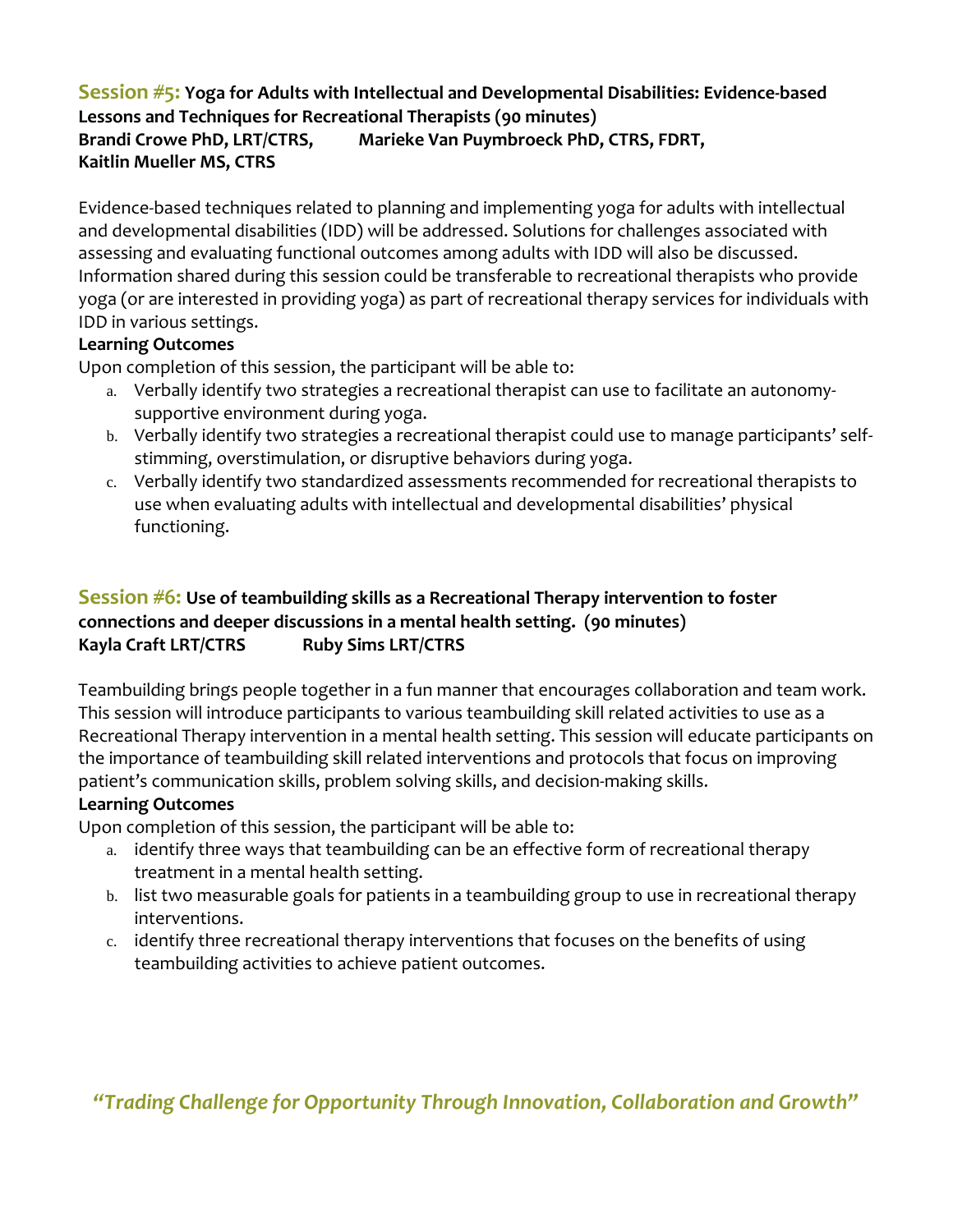

#### **Session #7: Putting the RT into the Arts (90 minutes) Alexandra Arpajian MS, LRT/CTRS, CPRP**

This session will address accessibility in the arts and the implementation of sensory friendly programming, audio description, assisted listening devices, large print programs and other accommodations that can be utilized in the arts and elsewhere. This knowledge will help to advance the Recreational Therapy profession. Led by an entrepreneurial recreational therapist who has worked in highly nontraditional settings such as a symphony and music nonprofits, discussion will surround advocating for our field, educating others, and advancing the profession through promotion and marketing.

#### **Learning Outcomes**

Upon completion of this session, the participant will be able to:

- a. Identify a minimum of three accommodations that recreation therapists can use within the arts to support patrons with disabilities.
- b. Identify three steps toward developing and implementing a sensory friendly program for individuals with Autism Spectrum Disorder.
- c. Identify three new assistive technology tools to aid in providing accommodations for individuals with disabilities

#### **Session #8: Developing Social Narratives as a Component of Recreational Therapy Programs (90 minutes)**

**Vincenzo G. Nocera Ph.D., CTRS Dawn P. Coe Ph.D., FACSM Angela J. Wozencroft Ph.D., CTRS**

Youth with developmental disabilities have reduced motor skills and increased sedentary behaviors compared to their peers. Improving motor skills is a critical component of recreational therapy programs for this population as this may increase the physical activity levels while also reducing the risk of chronic conditions. It remains unclear as to the best strategies for improving motor skills. One pragmatic strategy is to use of social narratives. Social narratives are simple stories that provide visual representation for appropriate behavior in social settings. This presentation aims to provide background information on social narratives as part of a treatment plan in therapeutic recreation. Additionally, it provides information about how to identify and develop the correct social narrative for clients. Finally, it provides a real time opportunity for clinicians to develop a social narrative. **Learning Outcomes**

- a. List three types of a social narrative used in recreational therapy
- b. List three benefits of using social narratives in recreational therapy programs
- c. Create a social narrative for use in participants' recreational therapy program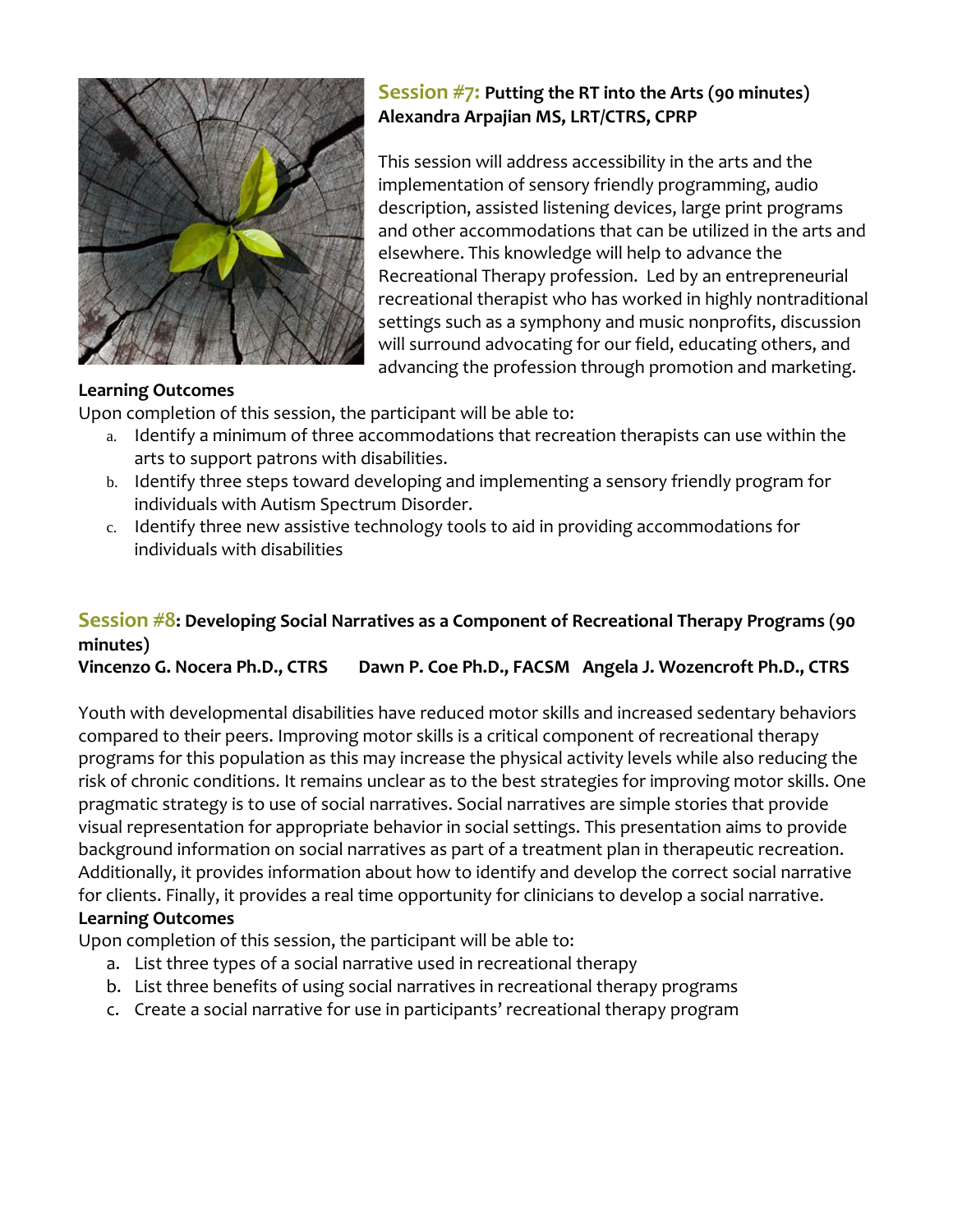#### **Session #9: Use of Magic as a Therapeutic Intervention in Recreational Therapy (90 minutes) Leandra Bedini PhD, LRT/CTRS, FDRT Kaitlyn Powalie MS, CTRS**

Although few, research studies on using magic as a therapeutic intervention indicate that it is a successful treatment technique in the practice of RT that can increase therapeutic outcomes such as self-esteem, self-confidence, social interaction skills, fine/gross motor skills, cognitive skills, academic skills, and coping skills. Recreational therapy is a prime treatment service to provide this intervention. This session is designed to guide CTRSs in the implementation of this intervention for instructing participants on the rationale, techniques, and applications of 4-6 magic tricks using common items (i.e., money, rubber bands, etc.) that can be used as an engaging, outcome-based, therapeutic intervention for clients of various disabling conditions. Theoretical foundation for how and why these tricks are effective to meet client outcomes will be presented. Each trick presented via PowerPoint and video will include step by step instructions for teaching to clients, skills required to perform it, facilitation considerations for CTRS, specific therapeutic outcomes addressed, and suggestions for adaptations and modifications. In addition, specific case examples will be shared.

#### **Learning Outcomes**

Upon completion of this session, the participant will be able to:

- a. to state a cogent rationale for using magic as an outcome-based, therapeutic intervention in recreational therapy
- b. identify steps required to perform and teach at least four magic tricks for use in recreational therapy
- c. state at least two adaptation/modifications per trick for use in recreational therapy

#### **Session #10: 5 Steps to Creating a RT Virtual Internship (90 minutes) Alexandra Arpajian MS, LRT/CTRS, CPRP Brent Hawkins PHD, LRT/CTRS, FDRT Dan Johnson PhD, LRT/CTRS**

Are you seeking to develop the next leaders in recreational therapy but intimated by how to translate fieldwork experiences into a virtual format? Let us help you create an exceptional virtual internship experience in 5 steps. This session will discuss the experiences of the University of North Carolina Wilmington staff and faculty, who created a virtual internship for their recreation therapy students. Topics in this session will include funding, policies and procedures, marketing, program structure and implementation, and program evaluation

#### **Learning Outcomes**

Upon completion of this session, the participant will be able to:

- a. Identify 5 steps to establishing a successful virtual internship program for recreational therapy students
- b. Identify 3 community partners to aid in recruitment of either interns or participants for their recreational therapy internship program.
- c. Identify 3 evidenced-based recreational therapy modalities that can be utilized successfully for treatment in virtual telehealth sessions.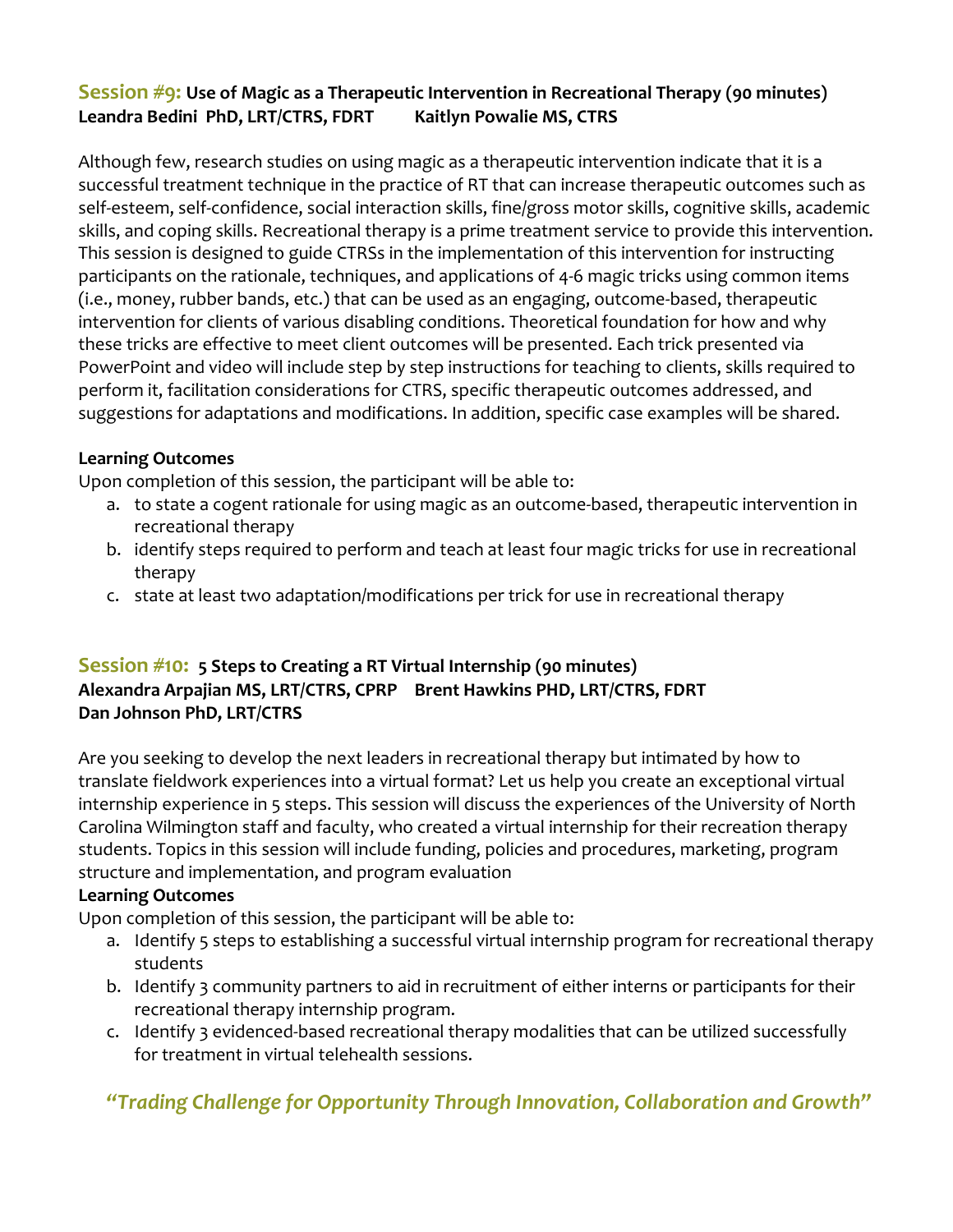#### **Session #11: Evidence-based Research for Recreational Therapists Addressing the Negative Stress Experienced by Older Adults When Transitioning into Long-term Care (60 minutes) Kaitlin Mueller MS, CTRS**

Family members' perception of stressors present for older adults during the transition into long-term care provides insight into optimizing this transition. This informative presentation will detail a research project involving family members of older adults who transitioned into long-term care. Top reasons for older adults transitioning to the long-term care facility and their family members' perceptions on the stress levels during that move will be outlined



along with additional results from the study. This session will conclude with brainstorming points of implementation for the RT practitioner working with the geriatric population. Practical ways to implement in recreational therapy practice in the community, assisted living, long-term care, and subacute rehabilitation settings will be discussed.

#### **Learning Outcomes**

Upon completion of this session, the participant will be able to:

- a. Identify three problems or circumstances that led to the need for an older adult to transition from the community into a long-term care facility.
- b. Provide a detailed explanation of the differences between various continuum of care facilities for older adults where recreational therapists often work (i.e. adult day center, assisted living, sub-acute rehab, SNF)
- c. Articulate 3 modalities to implement as recreational therapy services to assist an older adult in the transitional process.

#### **Session #12: A Practical Approach to Ethical Dilemmas in Recreational Therapy (60 minutes) Al Kaye CTRS, FDRT, CBIS Maureen Meador, CTRS Wayne Pollock Ph.D, CTRS, FDRT**

When was the last time you thought of a work issue in relation to the ethical principles recreational therapists are expected to follow? Is it more often than you would like? Less often? Are you aware of and do you practice the 10 principles found in ATRA's Code of Ethics? This session will provide a brief review the ethical principles and practice guidelines that steer our profession and engage participants in experiential activities and sharing of ethical dilemmas and decision-making models. **Learning Outcomes**

- a. Identify in writing a minimum of three ethical principles and their application in the recreational therapy workplace.
- b. Demonstrate understanding of an ethical decision-making model used by recreational therapists when faced with ethical dilemmas.
- c. Demonstrate in writing the ability to apply principles of the ATRA code of ethics in response to three case studies a recreational therapist may encounter.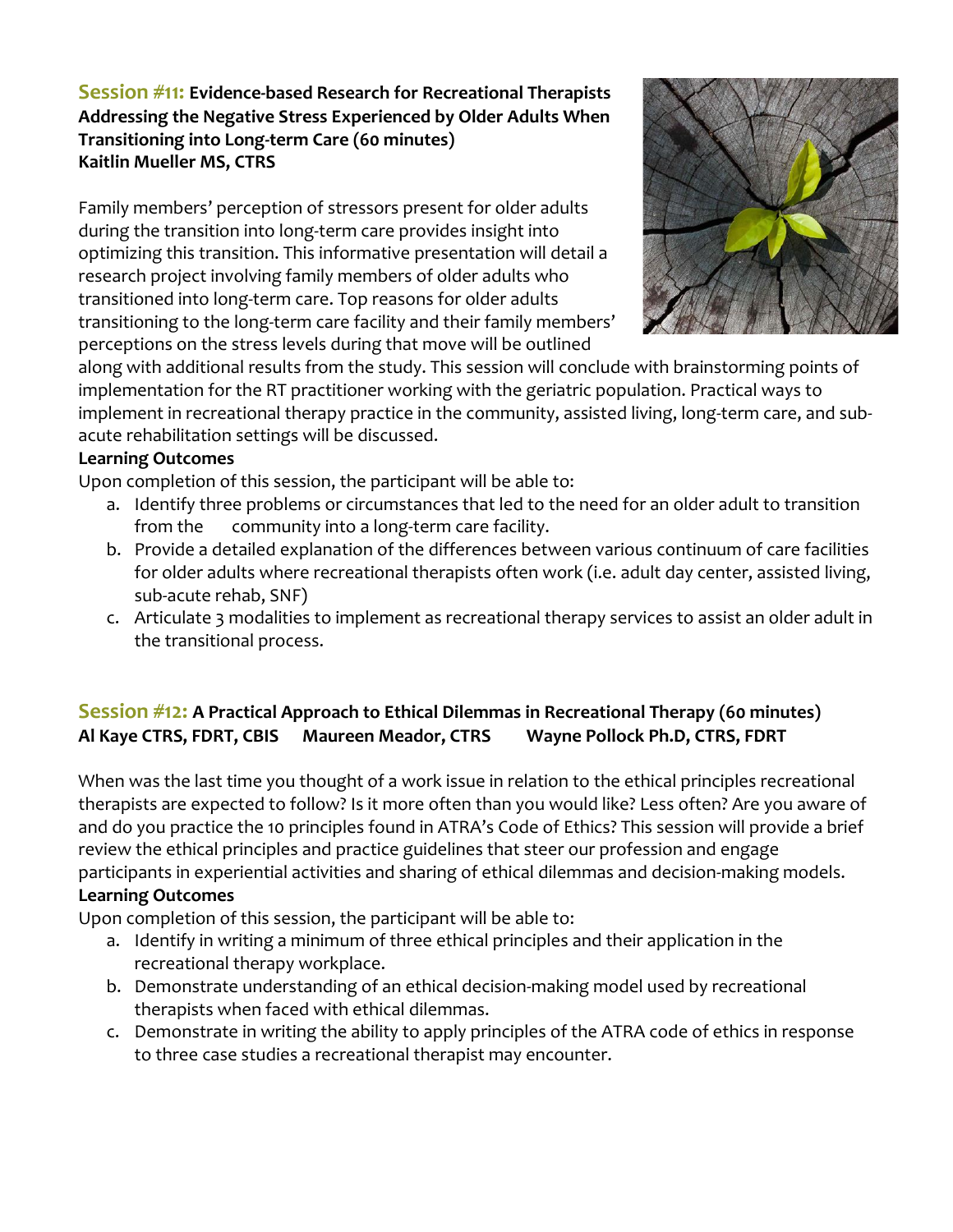#### **Session #13: North Carolina Recreational Therapy Virtual Internship Guidelines (90 minutes) Megan Janke Ph.D., LRT/CTRS Jennifer Hinton Ph.D., LRT/CTRS Candace Ashton Ph.D., LRT/CTRS**

The Covid-19 pandemic led to many challenges with recreational therapy internships, including causing many sites to move to remote delivery. Academics and clinicians in the state of North Carolina met to develop guidelines for remote internships to ensure that students who complete internships with integrated telehealth components have similar clinical experiences to those who complete a typical face-to-face internship that meets NCTRC requirements. In this session, we will discuss the process by which these guidelines were developed, initial training considerations for remote internships, and review potential assignments and responsibilities for interns in virtual internships that address each of the NCTRC Job Analysis task areas

#### **Learning Outcomes**

Upon completion of this session, the participant will be able to:

- a. Describe why initial training in remote internships is important for both the supervisor and the student to ensure compliance with clinical procedures and effective Recreational Therapy programs
- b. Identify at least three issues to consider regarding the planning and implementation of remote Recreational Therapy services for interns working remotely.
- c. Provide an example of how student interns can complete assignments and demonstrate competency in several job task areas of Recreational Therapy while completing a remote internship experience.

#### **Session #14: I Tie Flies in My Sleep: How Recreational Therapy Saved a Veteran's Life That Was Diagnosed with Posttraumatic Stress Disorder (90 minutes) Warren Price, MS**

This will be an instructive lecture where the speaker details his experience as a combat medic who returned from a year in Iraq (2004 to 2005). The speaker will discuss his subsequent diagnosis with PTSD and how his symptoms manifested in real life as well as the effect they had on his family (Assessment Process). Through his experiences, the speaker was introduced to a fly-fishing program as a recreational therapy intervention (Implementation/Administration of RT Service). This started him on a path toward healing and eventually led to his decision to pursue a career in recreational therapy (Advancement of Profession).

#### **Learning Outcomes**

Upon completion of this session, the participant will be able to:

- a. Identify at least two significant elements of recreational therapy in regards to treating Veterans with PTSD.
- b. Identify at least two philosophical foundations for building a recreational therapy program to offer individuals with PTSD.
- c. Identify at least three specific recreational therapy interventions to implement for individuals with PTSD.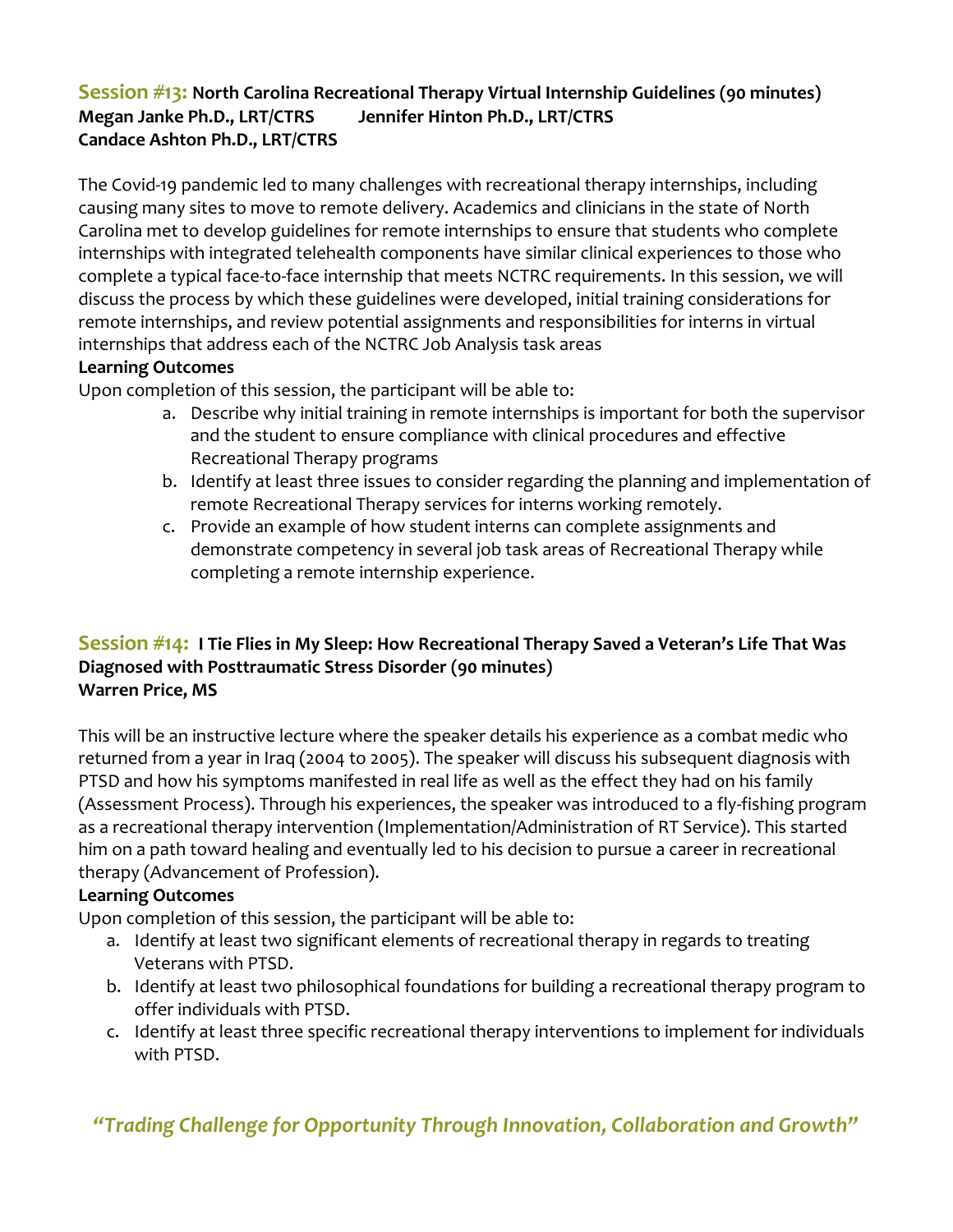#### **Session #15: Communication and Establishing Your Connections: How You Can Relate to Others in Recreational Therapy Practice (90 minutes)**

**Marilyn Radatz, MS, CTRS**

Connections are made every day using various modes in how we "connect" within recreational therapy practice. Recognizing your own mannerisms and methods in how you connect with others bring a relational style about yourself. We all have relational communication tendencies or preferences. This session will provide the recreational therapist a variety of tools in which they will be able to identify relational styles within themselves and appreciate complimentary relational styles within others. Encouraging



engagement and the use of stories bring great value within your daily practice. Becoming aware of your communication style and preferences will allow for improved teamwork and working better effectively with others.

#### **Learning Outcomes**

Upon completion of this session, the participant will be able to:

- a. Identify with 2 relational styles to better understand yourself and others in RT practice.
- b. Provide an example of an effective tool to promote effective connections among peers/clients within RT practice.
- c. Identify 2-3 benefits of story sharing among clients/co-workers to promote engagement within RT practice.

### **Session #16: More Than Survival: Examining the Relationship Between Organizational Culture and "Thriving" Among Recreational Therapists (60 minutes)**

**Steven N. Waller, PhD, CPRP Angela J. Wozencroft, PhD, CTRS Jason L. Scott, PhD, CTRS**

There is a direct correlation between the culture of an organization and the ability of its employees to thrive (Carter, Smith, & O'Morrow, 2014). "Thriving" is defined as the psychological state in which individuals experience both a sense of vitality and learning (Porath, Spreitzer, Gibson, & Garnett, 2011). A healthy organizational culture in which employees can thrive is essential to the success of contemporary health care among recreational therapy organizations (Brazil, Wakefield, Clutier, Tennen & Hall, 2010; Waller, Wozencroft, & Scott, 2019). Ultimately, the healthier the culture of the organization, employees will thrive more and perform better. Subsequently, organizational and patient/client-centered outcomes improve (Brazil et al., 2010; Helfrich, Li, Mohr, Metrko & Sales, 2007) and organizational citizenship on the part of employees is enhanced (Li, Liu, Han, & Zhang, 2016). To date, there have been few studies that examine the relationship between the culture of recreational therapy agencies and factors that allow their employees to thrive. In this session we will examine both the trappings of positive, healthy organizational cultures and factors within the culture that allow employees to thrive. To buttress discussion about the aforementioned topics we will elaborate upon the findings of our 2020 study that examines the culture within recreation therapy agencies and "thriving" among recreational therapists. (NCTRC Content Areas Addressed: Administration of TR/RT Service - Budgeting/Fiscal Management, Administration of TR/RT Service - Personnel/Intern/Volunteer Management)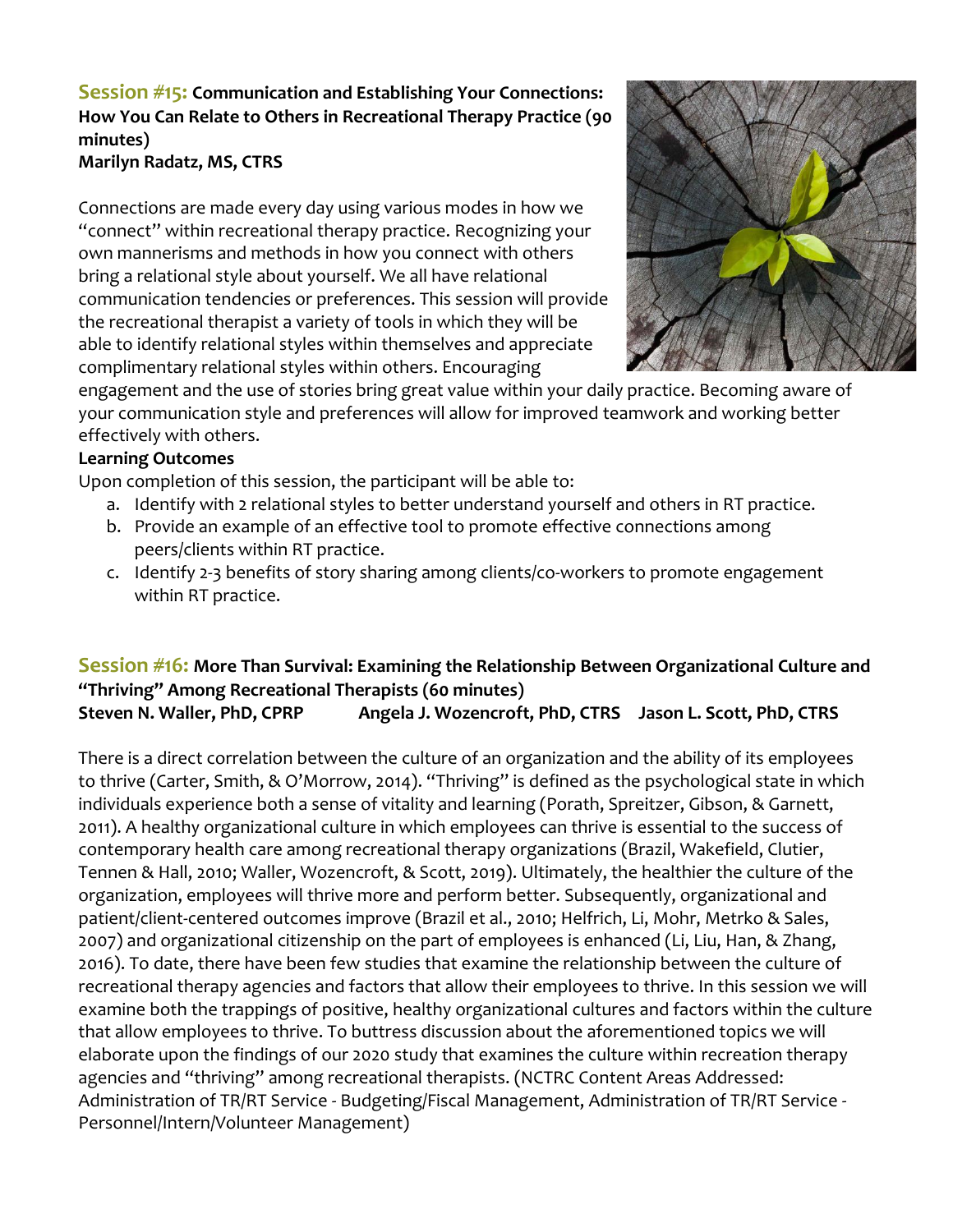#### **Learning Outcomes**

Upon completion of this session, the participant will be able to:

- a. Identify three outcomes when the culture of the recreational therapy organization is healthy and non-toxic.
- b. Name at least three factors that contribute to the ability of recreational therapists to thrive in their respective organizations.
- c. List three inclusive strategies that employees and managers of recreational therapy organizations can implement to create and sustain a healthy workplace culture.

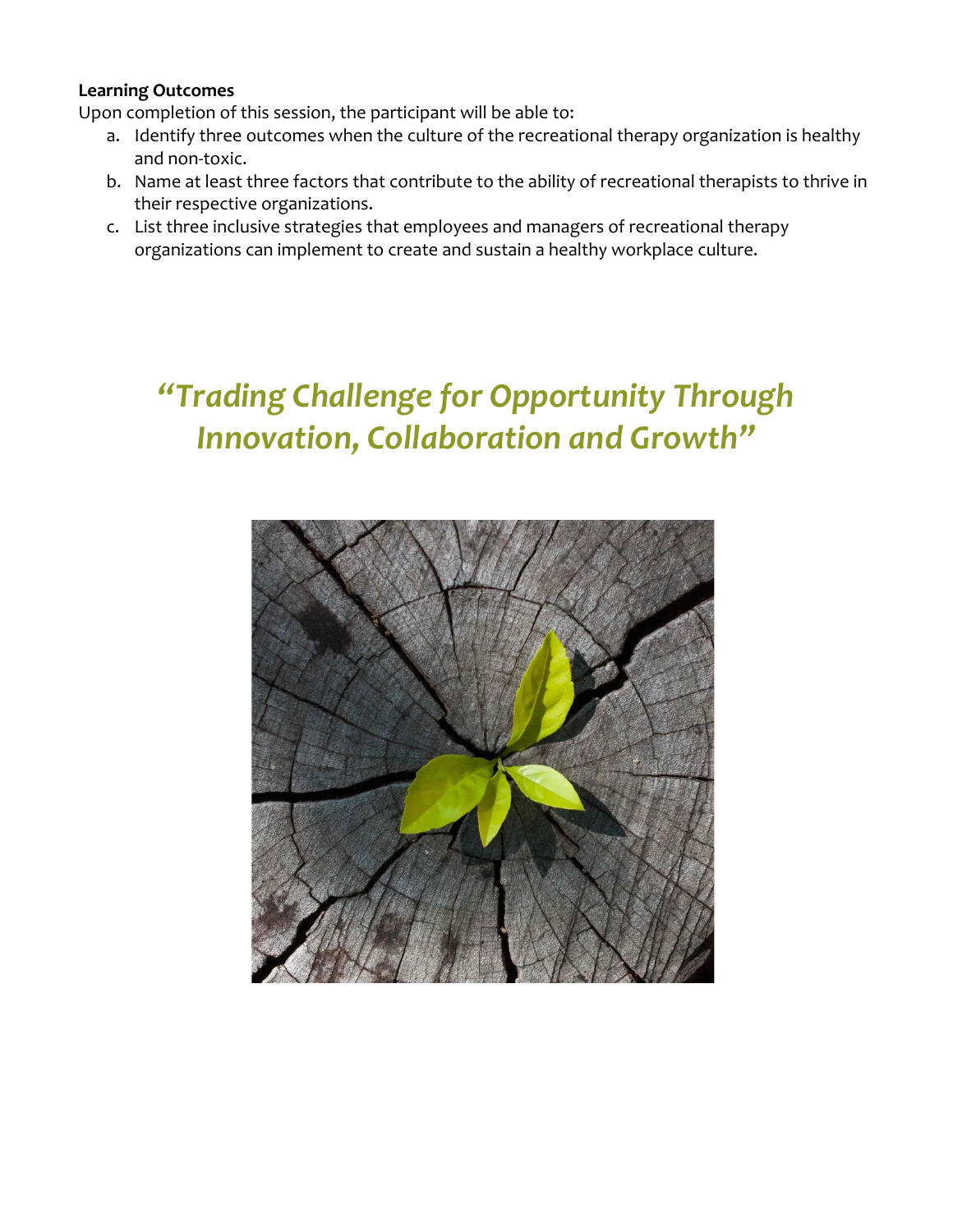# **SRTS EVALUATION PROCESS**

- 1. **Individual Session Evaluations** can be accessed on Whova app at the end of each session and must be completed to earn CEU's.
- 2. **Over Symposium Evaluation** will be emailed to you or you can use this link [https://ecu.az1.qualtrics.com/jfe/form/SV\\_9EnI7KKrEACcTSm](https://ecu.az1.qualtrics.com/jfe/form/SV_9EnI7KKrEACcTSm)

# **SRTS Board of Directors**

Kathy Williams, CTRS (Chair) Virginia Holly-Ann Turner, CTRS (Chair Elect) South Carolina Amber Arrington, CTRS (Secretary) South Carolina Rebecca Burnworth, MS, LRT/CTRS (Treasurer) North Carolina Cliff Burnham, CTRS, FDRT Kentucky Kevin Enright, CTRS Georgia Laurence Evans, CTRS Tennessee Brent Hawkins, PhD, CTRS South Carolina Maureen Meador, CTRS Georgia Lisa Morgan, CTRS Tennessee Markeeta Wilkerson, MS, CTRS Kentucky Brent Wolfe, PhD, CTRS, FDRT North Carolina Angela Wozencroft, PhD, CTRS Tennessee